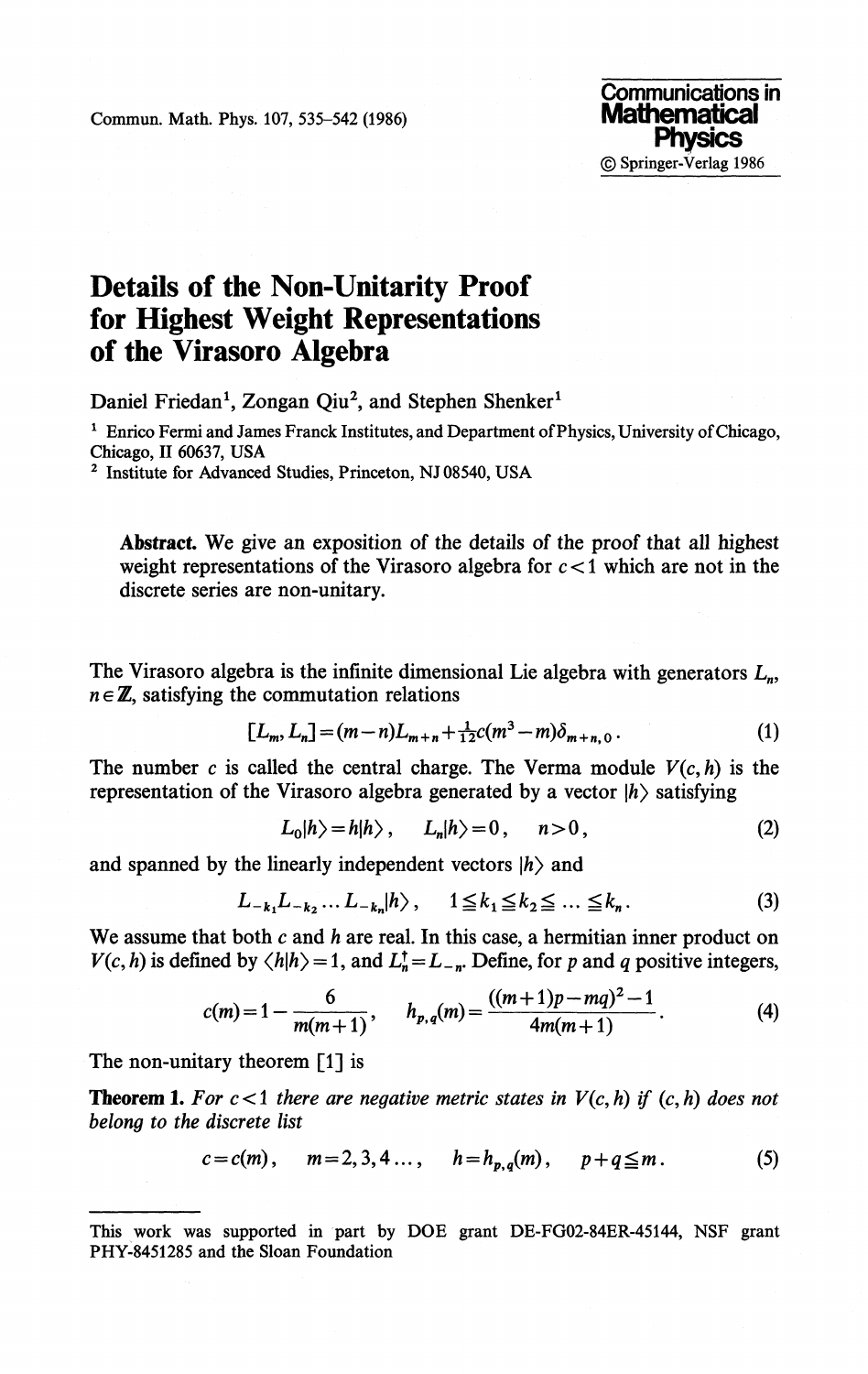The proof of Theorem 1 was given in [1], The present paper is an exposition of the details of that proof. We recommend the graphs in [1] as a visual aid.

There are analogous non-unitarity theorems for the  $N=1$  supersymmetric extensions of the Virasoro algebra  $[1,2]$ . The details of the proofs of the  $N=1$  nonunitarity theorems are exactly parallel to the proof of the Virasoro theorem. Goddard et al. [3] proved that all representations in the discrete series allowed by the non-unitarity theorems for the Virasoro algebra and its  $N = 1$  extensions are in fact unitary. Boucher et al. [4] have given the non-unitarity theorems for the  $N = 2$  extensions. The  $N = 2$  proofs [5] are somewhat different from the  $N < 2$ proofs. Di Vecchia, Petersen, Yu, and Zheng have proved that the discrete series of representations allowed by the  $N = 2$  non-unitarity theorems are in fact unitary [6].

For *N* a nonnegative integer, define *level N* to be the eigenspace of the Verma module on which  $L_0$  has eigenvalue  $h + N$ . Level 0 is spanned by  $|h\rangle$ , and level N,  $N \ge 1$ , is spanned by the vectors listed in (3) which satisfy  $\sum k_i = N$ . Level *N* has dimension  $P(N)$ , the partition number of N. Clearly, the levels span  $V(c, h)$  and are linearly independent. Since  $L_0^{\dagger} = L_0$ , levels *N* and *N'* are orthogonal if  $N + N'$ . Define the null subspace on level *N* to be the subspace of vectors in level *N* which are orthogonal to all of level *N,* and thus to all of *V(c, h).*

The inner products of the states on level N listed in (3) form a  $P(N) \times P(N)$  real symmetric matrix  $M_N(c, h)$  whose entries are polynomials in  $c$  and  $h$ . An explicit formula for the determinant of this matrix was announced by Kac [7] and proved by Feigin and Fuchs [8]. Up to multiplication by a positive number independent of c and h,

$$
\det M_N(c, h) = \prod_{\substack{p, q \ge 1 \\ pq \le N}} (h - h_{p, q}(m))^{P(N - pq)},
$$
\n(6)

where  $h_{p,q}(m)$  is given by Eq. (4). In Eq. (6) it does not matter which branch is chosen for *m* as a function of *c.* For *c <* 1 we choose by convention the branch  $0 < m < \infty$ . There is a nontrivial null subspace on level N if and only if  $\det M_N(c,h) = 0.$ 

Kac [9] showed that, for  $c \ge 1$ , the metric on  $V(c, h)$  is nonnegative if and only if  $h \ge 0$ . Direct calculation gives the 1 × 1 matrix  $M_1 = 2h$ , so  $h \ge 0$  is necessary if the metric is to be nonnegative. It is straightforward to verify that, in the limit  $h \rightarrow +\infty$ , *M<sup>N</sup>* goes to a diagonal matrix with positive entries. It is also straightforward to check that det  $M_N(c, h)$   $+$  0 for  $c > 1$ ,  $h > 0$ . Therefore  $M_N(c, h)$  is nondegenerate and positive for  $c > 1$ ,  $h > 0$ , and is non-negative for  $c \ge 1$ ,  $h \ge 0$ . Since this is true for all levels *N,* the result follows.

The proof of Theorem 1 is entirely elementary. The strategy is to consider the matrices  $M_N$ ,  $N = 1, 2, ...,$  one by one. For each N we find a subset  $G_N$  of the half plane  $c < 1$  on which  $M_N(c, h)$  has a negative eigenvalue. We then say that the subset  $G_N$  has been *eliminated*. Theorem 1 will follow from the fact that the discrete set (5) is the complement of  $\bigcup G_N$  in the half-plane  $c < 1$ .

Henceforth we write  $h_{p,q}(c)$  in place of  $h_{p,q}(m)$ , with the understanding that, for  $c < 1$ , we choose the branch of m with  $0 < m < \infty$ . Write  $C_{p,q}$  for the vanishing curve  $h = h_{p,q}(c)$ . Because det  $M_N(c, h)$  vanishes on the curve  $C_{p,q}^{(c, n)}$  for  $pq \le N$ , we say that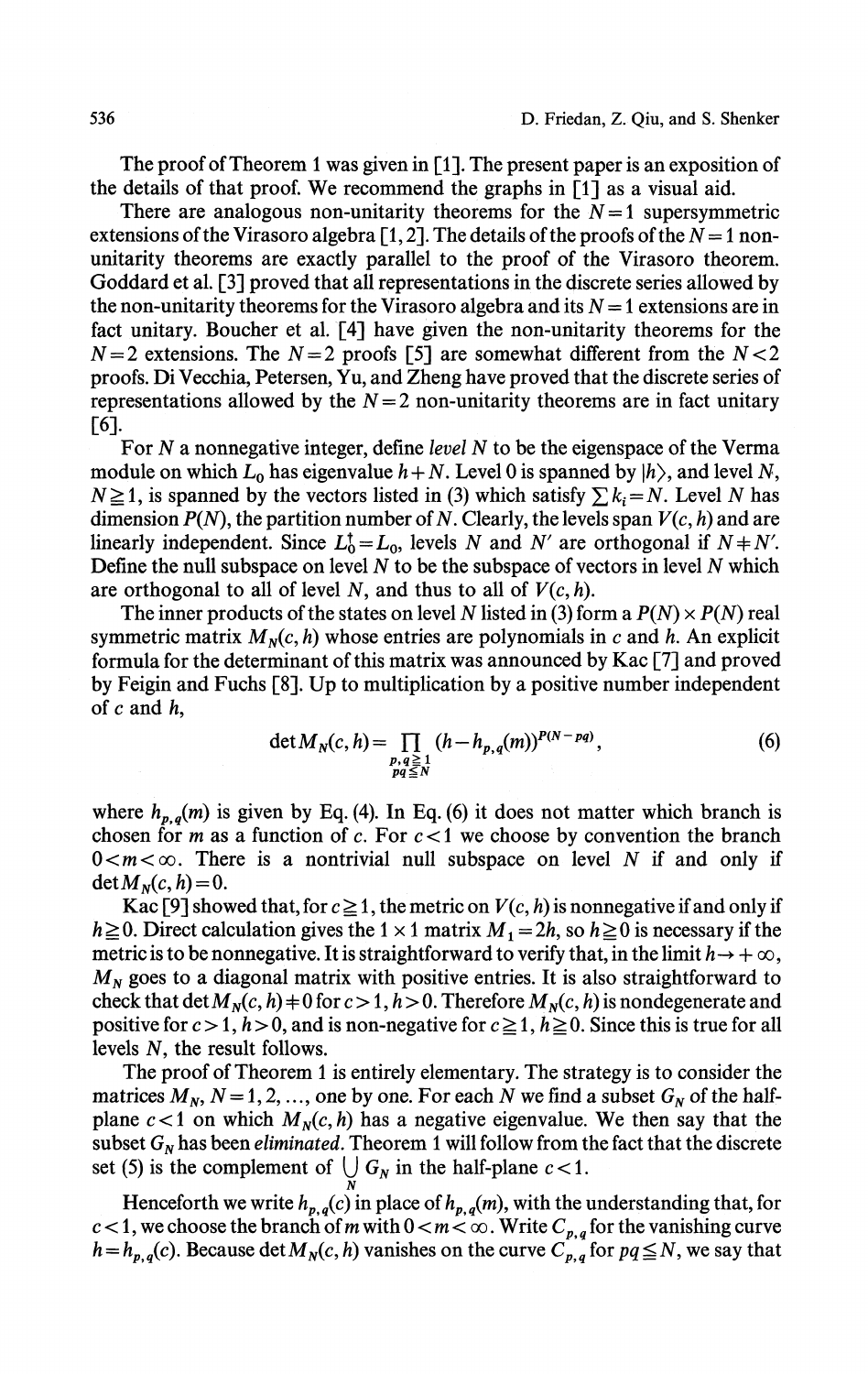Representations of the Virasoro 637

the vanishing curve  $C_{p,q}$  first appears on level pq, and that the vanishing curves on level *N* are the  $C_{p,q}$ ,  $pq \le N$ . The curve  $C_{p,q}$  intersects the line  $c = 1$  at  $h = h_{p,q}(1)$  $=(p-q)^2/4$ . Orient each vanishing curve so that  $c=1$  is the initial point, and forward is the direction of decreasing  $c$ .

**Proposition 1.** When the curve  $C_{p,1}$  first appears on level  $N=p$ , it intersects no other *vanishing curves in the half-plane c*<1. When  $C_{p,q}$ ,  $q>1$ , first appears on level  $N = pq$ , its first intersection, moving forward from  $c = 1$ , is with  $C_{q-1,p}$  at  $m = p+q-1$ .

*Proof.* The proof is straightforward algebra.  $\square$ 

For  $q = 1$  define  $C'_{p,1}$  to be all of  $C_{p,q}$  in the half-plane  $c < 1$ . For  $q > 1$  define  $C'_{p,1}$ to be the part of  $C_{p,q}$  for which  $m > p+q-1$ . That is,  $C'_{p,q}$  is the open subset of  $C_p$ , between  $c = 1$  and the first intersection of  $C_{p,q}$  on level  $N = pq$ . The first step in the proof of Theorem 1 is to eliminate all of the half-plane  $c < 1$  except the curves  $C'_{p,q}$ . For  $N \geq 1$  define

$$
S_N = \bigcup_{q < p, pq \leq N} \left\{ (c, h) : c < 1, h_{q, p}(c) \leq h \leq h_{p, q}(c) \right\} \bigcup_{p^2 \leq N} \left\{ (c, h) : c < 1, h \leq h_{p, p}(c) \right\}. \tag{7}
$$

**Proposition 2.**  $\lim_{N\to\infty} S_N$  is the half-plane  $c < 1$ .

Define a *first intersection* F on  $C'_{p,q}$  to be an intersection of  $C'_{p,q}$  and  $C_{p',q'}$ ,  $p'q' > pq$ , such that, on level  $N' = p'q'$ ,  $(c, h)$  is the first intersection encountered on  $C'_{p,q}$ , starting from  $c = 1$ .

**Proposition 3.** The first intersections on  $C'_{p,q}$  are the intersections  $F_{p,q,k}$  of  $C'_{p,q}$  and  $C_{p',q'} = C_{q+k-1,p+k}, k \ge 1$ .  $F_{p,q,k}$  is the point  $h = h_{p,q}(m)$ ,  $m = p + q + k - 1$ . Each of *these first intersections is, at level*  $p'q'$ *, the intersection of exactly two vanishing curves.*

*Proof.* The proof is straightforward algebra.  $\square$ 

It immediately follows that

**Proposition 4.** *The discrete list* (5) *consists exactly of the first intersections, on all the vanishing curves*  $C'_{p,q}$ .

Define  $R_{1,1}$  to be the open quadrant  $c < 1$ ,  $h < 0$ . Define  $R_{p,1} = R_{1,p}$ , for  $p > 1$ , to be the open region bounded by  $C'_{p,1}, C'_{p-1,1}$ , and  $C'_{1,p}$ . For  $p, q > 1$ , define  $R_{p,q}$ to be the open region bounded by  $C'_{p,q}$ ,  $C'_{p-1,q-1}$ , and  $C'_{q-1,p}$ .

**Proposition 5.** No vanishing curves on level  $N = pq$  intersect  $R_{p,q}$ .

*Proof.* A vanishing curve which did intersect  $R_{p,q}$  would have to intersect its boundary. By Proposition 3, this does not happen.  $\Box$ 

**Proposition 6.**  $S_N - S_{N-1} = \bigcup_{pq=N} R_{p,q} \bigcup_{pq=N} C'_{p,q}$ 

**Proposition 7.** *Except possibly for the curves*  $C'_{p,q}$ *, pq*  $\leq$  *N*, all of  $S_N$  is eliminated on *levels*  $\leq N$ *.*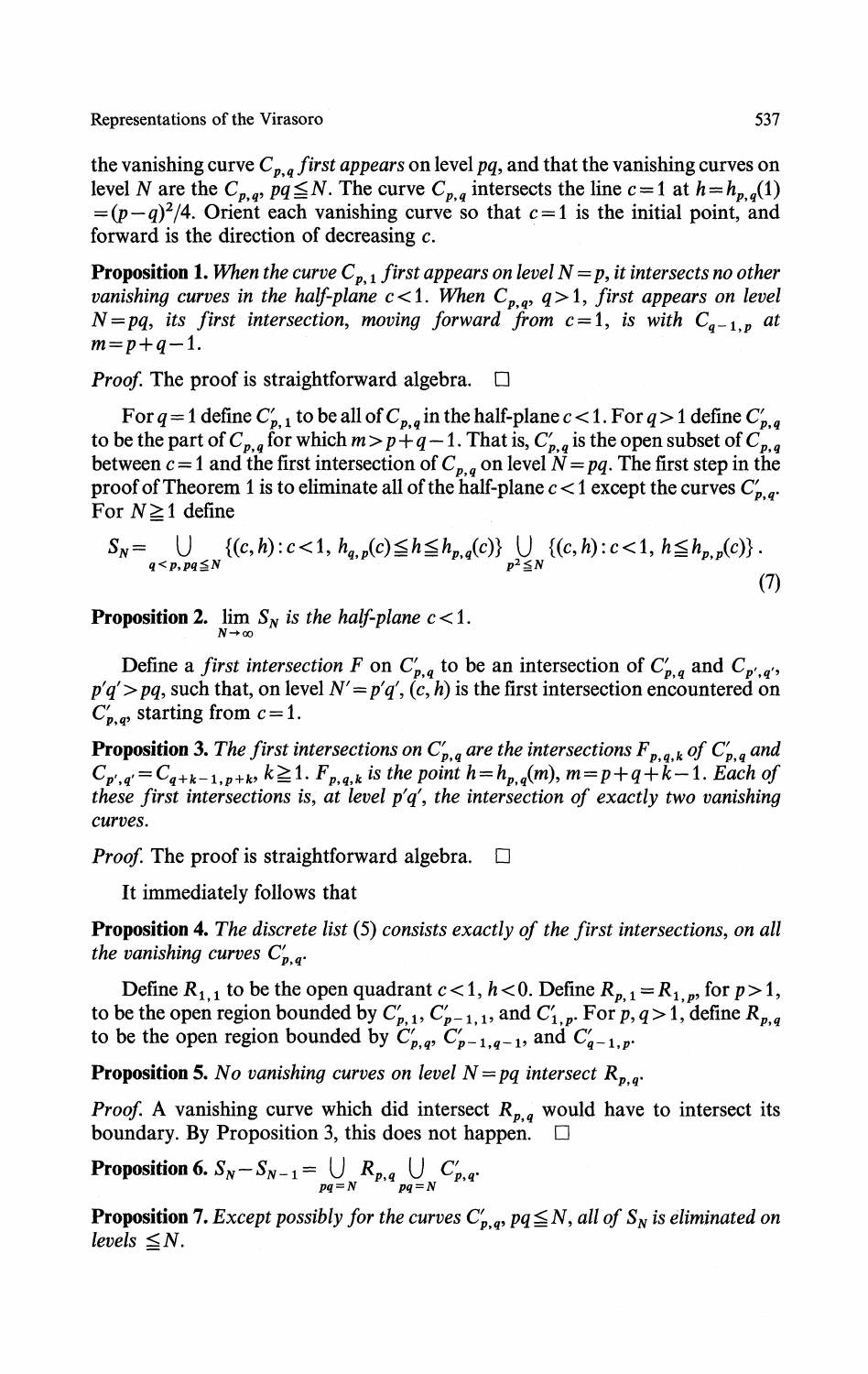*Proof.* The proof is by induction in N. The proposition is clearly true for  $N = 1$ , because  $S_1$  is the quadrant  $c < 1$ ,  $h \le 0$ , and  $C'_{1,1}$  is the line  $h=0$ ,  $c < 1$ . Now suppose the proposition is true for  $N-1$ . We show that it is also true for N. By Proposition 6, we need to show that the  $R_{p,q}$ ,  $pq = N$ , are eliminated on level N.

We say that two connected regions of the (c, *h)* plane are *contiguous on level N* if they can be connected by a path which does not intersect any vanishing curves on level N. If two regions are contiguous on level N, then the signature of  $M_N$  is the same in both regions, because the signature can only change when a vanishing curve is crossed. For each  $C_{p,q}$  on level N, for  $pq \le N$ , choose a neighborhood U of  $C_{p,q}$  small enough so that the only other vanishing curves on level *N* which intersect *U* also intersect  $C_{p,q}$ .  $U - C_{p,q}$  has two connected components. Define the  $c > 1$  side of  $C_{p,q}$  to be the connected component on the right of  $C_{p,q}$ , moving forward, if  $p \geq q$ , and on the left, moving forward, if  $p < q$ . The other component is called the  $c > 1$  side of  $C_{p,q}$ . The motivation for this terminology is that the  $c > 1$ side of  $C_{p,q}$ , for c near 1, is contiguous on level  $N = pq$  with the region  $c > 1$ ,  $h > 0$ . This is easily verified by expanding  $h_{p,q}(c)$  around c = 1. It follows that  $M_N(c, h)$  is a positive matrix on the  $c > 1$  side of  $C_{p,q}$  for c near 1. det  $M_N$  vanishes to first order on  $C_{p,q}$ . Therefore det  $M_N(c, h)$  is negative on the  $c < 1$  side of  $C_{p,q}$ , for c near but not at 1. The sign of  $\det M_N(c, h)$  can only change at a vanishing curve, so  $\det M_N(c, h)$  is negative in the entire region of the  $c < 1$  half-plane which is contiguous on level pq to the  $c < 1$  side of  $C_{p,q}$  for c near but not at 1. By Proposition 5, this region is  $R_{p,q}$ . So the region  $R_{p,q}$  is eliminated. The induction step now follows from Proposition 6.  $\Box$ 

Given Propositions 2 and 7, we are left with the task of eliminating the intervals on the curves  $C'_{p,q}$  in between the points in the discrete list (5). Let  $I_{p,q,k}$ ,  $k \ge 2$ , be the open interval on  $C'_{p,q}$  between  $\overline{F}_{p,q,k-1}$  and  $\overline{F}_{p,q,k}$ . Let  $I_{p,q,1}$  be the open subset of  $C'_{p,q}$  beyond  $F_{p,q,1}$ . That is,  $I_{p,q,1}$  is the open subset of  $C'_{p,q}$  with  $m < p+q$ . Clearly,

## **Proposition 8.**

$$
C'_{p,q} = \bigcup_{k \geq 0} I_{p,q,k} \bigcup_{k \geq 1} F_{p,q,k}.
$$
 (8)

The goal is to eliminate the open intervals  $I_{p,q,k}$ ,  $k \ge 1$ . Recall that, when  $C_{p',q'} = \overline{C}_{q+k-1,p+k}$  first appears on level  $N' = p'q'$ , there is a negative metric state on its *c <* 1 side, near *c* = 1. We will show that this negative metric state continues to exist on the  $c < 1$  side of  $C_{p',q'}$  moving away from  $c = 1$ , and in particular exists on  $C'_{p,q}$  on the  $c < 1$  side of  $C'_{p',q'}$ . That part of  $C'_{p,q}$  is a subset of  $I_{p,q,k}$ , and, by the definition of first intersections, there are no intersections on  $I_{p,q,k}$  at level N'. It will then follow that there is a negative metric state on all of  $I_{p,q,k}$ , and we will be done.

**Proposition 9.** On level  $N' = p'q'$ , the first k successive intersections on  $C_{p',q'}$ , are with  $C'_{p+k-j,q+k-j}$ ,  $1 \leq j \leq k$ . These are the first intersections  $F_{p+k-j,q+k-j,j}$  on  $C'_{p+k-j,q+k-j}$ , occurring at  $m=p+q+2k-j-1$ .

*Proof.* The proof is straightforward algebra.  $\Box$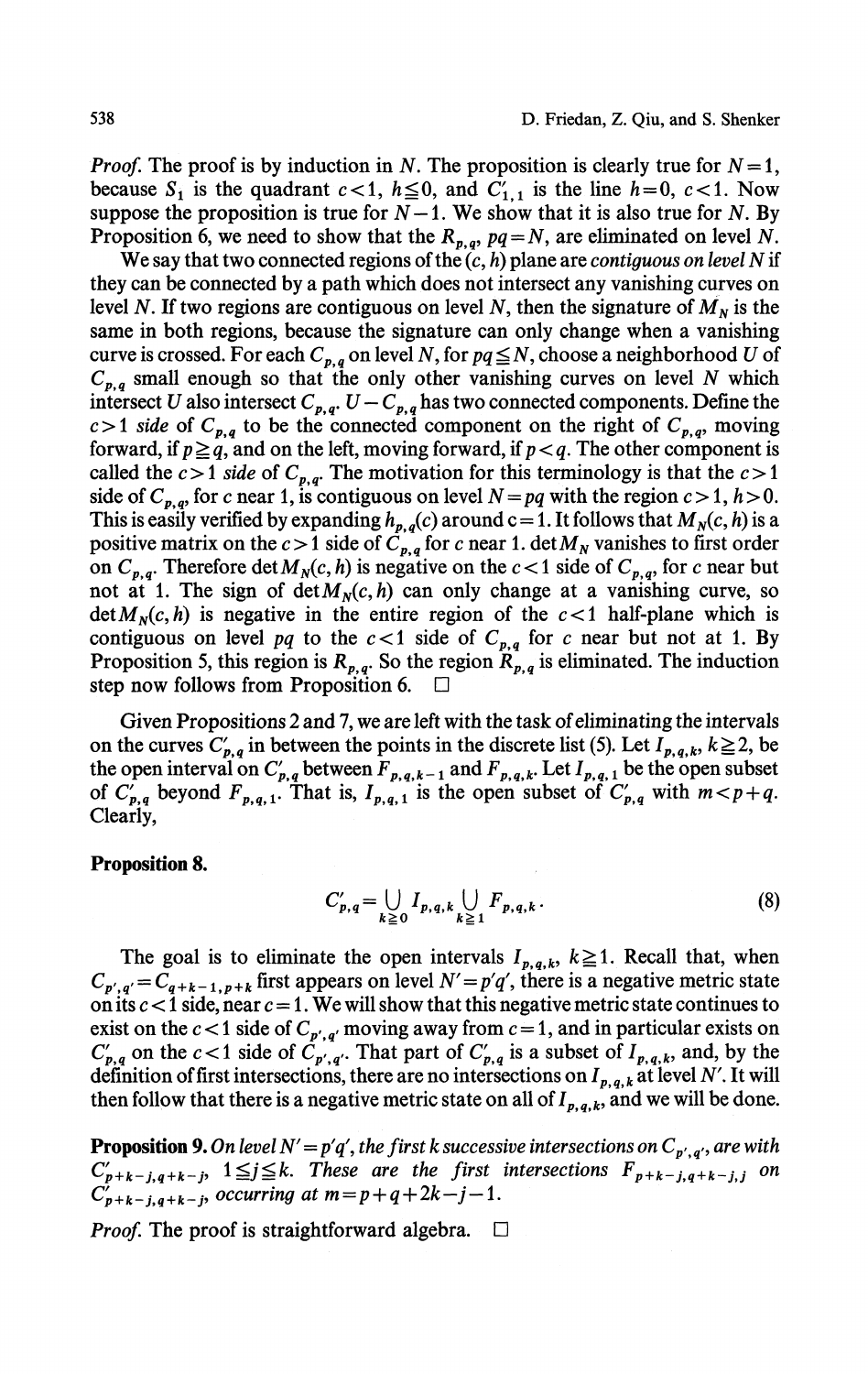Representations of the Virasoro 539

**Proposition 10.** Suppose  $(c', h')$  is on some  $C_{p,q}$ , pq = N, but is not on an intersection *of vanishing curves at level N. Then the null space on level N is one dimensional at*  $(c', h')$ .

*Proof.* det  $M_N(c, h)$  vanishes to first order at  $C_{p,q}$  near  $(c', h')$ .  $\square$ 

**Proposition 11.** At  $F_{p,q,k}$ , the intersection of  $C'_{p,q}$  and  $C_{p',q'} = C_{q-1+k,p+k}$ ,  $k \ge 1$ , *occurring at c* =  $c(m)$ ,  $h=h_{p,q}(c)$ ,  $m=p+q+k-1$ ,

$$
\det M_{p'q'-pq}(c, h+pq) \neq 0. \tag{9}
$$

*Proof.* If this determinant were zero, then  $(c, h + pq)$  would be on a vanishing curve  $C_{r,s}$  on level  $rs = p'q' - pq$ . Direct calculation of  $p'q' - pq$  gives

$$
rs = m(m+1) - (m+1)p - mq.
$$
 (10)

The condition that  $(c, h+pq)$  lie on  $C_{r,s}$  is

$$
(m+1)p + mq = \pm ((m+1)r - ms). \tag{11}
$$

It follows from Eqs. (10, 11) that  $r = m$  or  $s = m + 1$ . But this gives a contradiction if we take Eq. (10) mod m or mod  $m+1$ , since  $1 \leq p < m$  and  $1 \leq q < m+1$ .

**Proposition 12.** For  $j = 1, 2, ..., k$  there exists an open neighborhood  $U_{p',q',j}$  of

$$
F_{p+k-j,q+k-j,j} = F_{q'-j,p'+1-j,j},
$$

and a nowhere zero analytic function  $v_j(c,h)$ , defined on  $U_{p',q',j}$  with values in level  $N' = p'q'$  of  $V(c, h)$ , such that  $v<sub>i</sub>(c, h)$  is in the null space of level N' if and only if  $(c, h)$ *is on*  $\overline{C}_{p',q'}$ .

*Proof.* Write  $p'' = p + k - j$ ,  $q'' = q + k - j$ ,  $N'' = p''q'' < N'$ . Let  $U = U_{p', q', j}$  be a neighborhood of  $F_{p+k-j,q+k-j,j}$  small enough that it intersects no vanishing curves but  $C'_{p'',q''}$  and  $C_{p',q'}$  on level N'. Choose coordinates  $(x, y)$  in U, analytic in  $(c, h)$  and real for c, h real, such that  $C'_{p'',q''}$  is given by  $x=0$  and  $C_{p',q'}$  is given by  $y=0$ . This is possible because the intersection is transversal. At level  $\hat{N}^{\prime\prime}$ ,  $x=0$  is the only vanishing curve in *U.* The one dimensional null spaces of level *N"* form a line bundle over the vanishing curve  $x = 0$  near  $y = 0$ . Let  $v''_i(0, y)$  be a nowhere zero analytic section of this line bundle, and let  $v_j(x, y)$  be an analytic function on U with values in level  $N''$ , which extends this section. Define the subspace  $V''(x, y)$  of level *N'* to be the span of the vectors

$$
L_{-k_1}L_{-k_2}\dots L_{-k_n}v_j''(x,y), \quad 1 \le k_1 \le k_2 \le \dots \le k_n, \quad \sum k_i = N' - N''.
$$
\n(12)

The dimension of  $V''(x, y)$  is  $P(N'-N'')$ . For  $y \neq 0$ , the order of vanishing of det  $M_{N'}(x, y)$  at  $x = 0$  is also  $P(N'-N'')$ . Therefore, for  $y \neq 0$ ,  $V''(0, y)$  is the null subspace of level N'. Let  $V'(x, y)$  be a subspace of level N' complementary to  $V''(x, y)$ , so level *N'* is  $V'' \oplus V'$ . The matrix of inner products  $M_{N'}$  can now be written in block diagonal form:

$$
M_{N'}(x, y) = \begin{pmatrix} xQ(x, y) & xR(x, y) \\ xR(x, y)^t & S(x, y) \end{pmatrix},
$$
\n(13)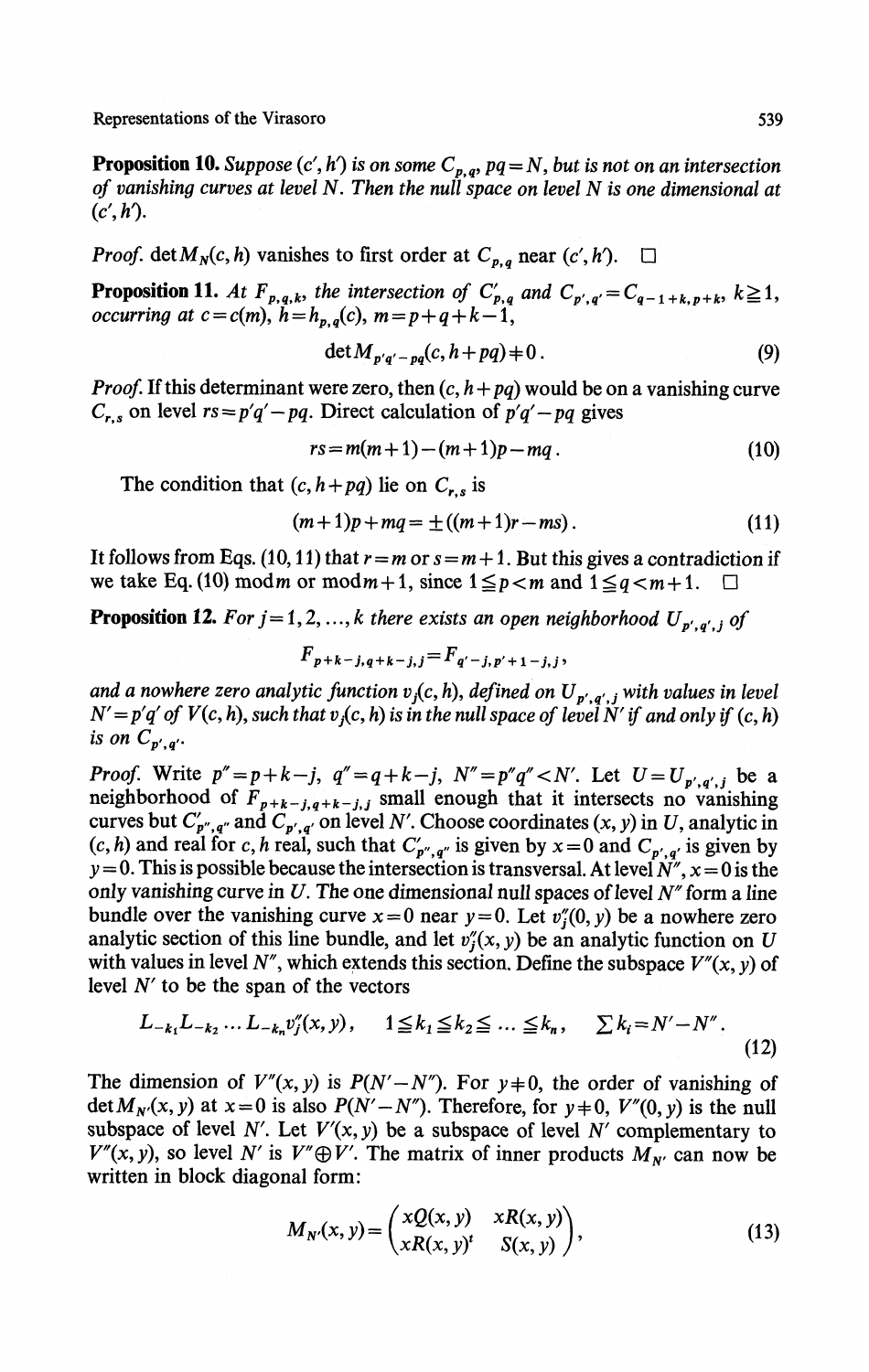where Q and S are symmetric matrices. Three blocks of  $M_{N'}(x, y)$  are divisible by x, as in Eq. (13), because  $V''(0, y)$  is in the null subspace of level N'.

The key point now is that  $Q(0,0)$  is non-degenerate. To see this, first note that, for  $n>0$ , the vector  $L_n v_i''(0, y) = 0$ , since  $L_n v_i''(0, y)$  is in the null subspace of level  $N' - n$ , which is trivial. From this, and from the explicit basis (12) for  $V''(x, y)$ , we see that

$$
Q(x, y) = M_{p'q' - p''q''}(c, h + p''q'') + O(x),
$$
\n(14)

where  $(c, h)$  corresponds to  $(0, y)$  under the change of coordinates. Since  $(0, 0)$  is the first intersection  $\overline{F}_{p'',q'',p}$  Proposition (11) gives det  $Q(0,0) \neq 0$ .

Since det $Q(0,0)$ +0,  $Q(x, y)$  is non-degenerate on all of U, if necessary replacing *U* by a smaller neighborhood of (0,0). Let *W* be the matrix

$$
\begin{pmatrix} 1 & -Q^{-1}R \\ 0 & 1 \end{pmatrix}, \tag{15}
$$

and make the change of basis

$$
M_{N'} \to W^t M_{N'} W = \begin{pmatrix} xQ(x, y) & 0 \\ 0 & T(x, y) \end{pmatrix}.
$$
 (16)

Let  $V'''(x, y)$  be the new complement to  $V''(x, y)$ , on which  $T(x, y)$  is the inner product. The order of vanishing argument implies that det  $T(x, y)$  is nonzero for  $y \neq 0$  and vanishes to first order at  $y = 0$ . The one dimensional null space of  $T(x, 0)$ is the null space of level N' for  $x + 0$ . At  $x = y = 0$ , the one dimensional null space of  $T(0,0)$  spans, with  $V''(x, y)$ , the  $P(N') - P(N'') + 1$  dimensional null subspace of level N'. By the same argument which gave  $v''_i(x, y)$ , we can choose a nowhere zero analytic function  $v_j(x, y)$  on U, with values in  $V'''(x, y)$ , such that  $v_j(x, 0)$  is in the null space of  $T(x, 0)$  and therefore in the null space of level N'. Since  $T(x, y)$  is nondegenerate for  $y\neq 0$ ,  $v_i(x, y)$  is not in the null space of level *N'* if  $y\neq 0$ .

Let  $J_{p',q',j}$ ,  $1 < j \leq k$ , be the open interval on  $C_{p',q'}$  between

$$
F_{p+k-j,q+k-j,j}
$$
 and  $F_{p+k-j-1,q+k-j-1,j+1}$ .

Let  $J_{p',q',1}$  be the open interval on  $C_{p',q'}$  lying between  $c=1$  and  $F_{p+k-1,q+k-1,1}$ . Let  $W_{p',q',j}$ ,  $1 \leq j \leq k$ , be a neighborhood in the plane which intersects no vanishing curves on level N' except  $J_{p',q',j}$ . For  $j>1$ , require

$$
J_{p',q',j} \subset U_{p',q',j-1} \cup W_{p',q',j} \cup U_{p',q',j},
$$
  
\n
$$
W_{p',q',j} \cap U_{p',q',j} \neq \emptyset, \qquad W_{p',q',j} \cap U_{p',q',j-1} \neq \emptyset.
$$
\n
$$
(17)
$$

For  $j = 1$  require only

$$
W_{p',q',1} \cap U_{p',q',1} \neq \emptyset. \tag{18}
$$

**Proposition 13.** *For each j,*  $1 \leq j \leq k$ , there is a nowhere zero analytic function w<sub>j</sub>(c, h) on  $W_{p',\,q',\,j}$  with values in level  $N'$  such that  $w_j(c,h)$  is in the null space of level  $N'$  if and *only if*  $(c, h)$  is on  $J_{p', q', j}$ . On the intersections of their neighborhoods of definition,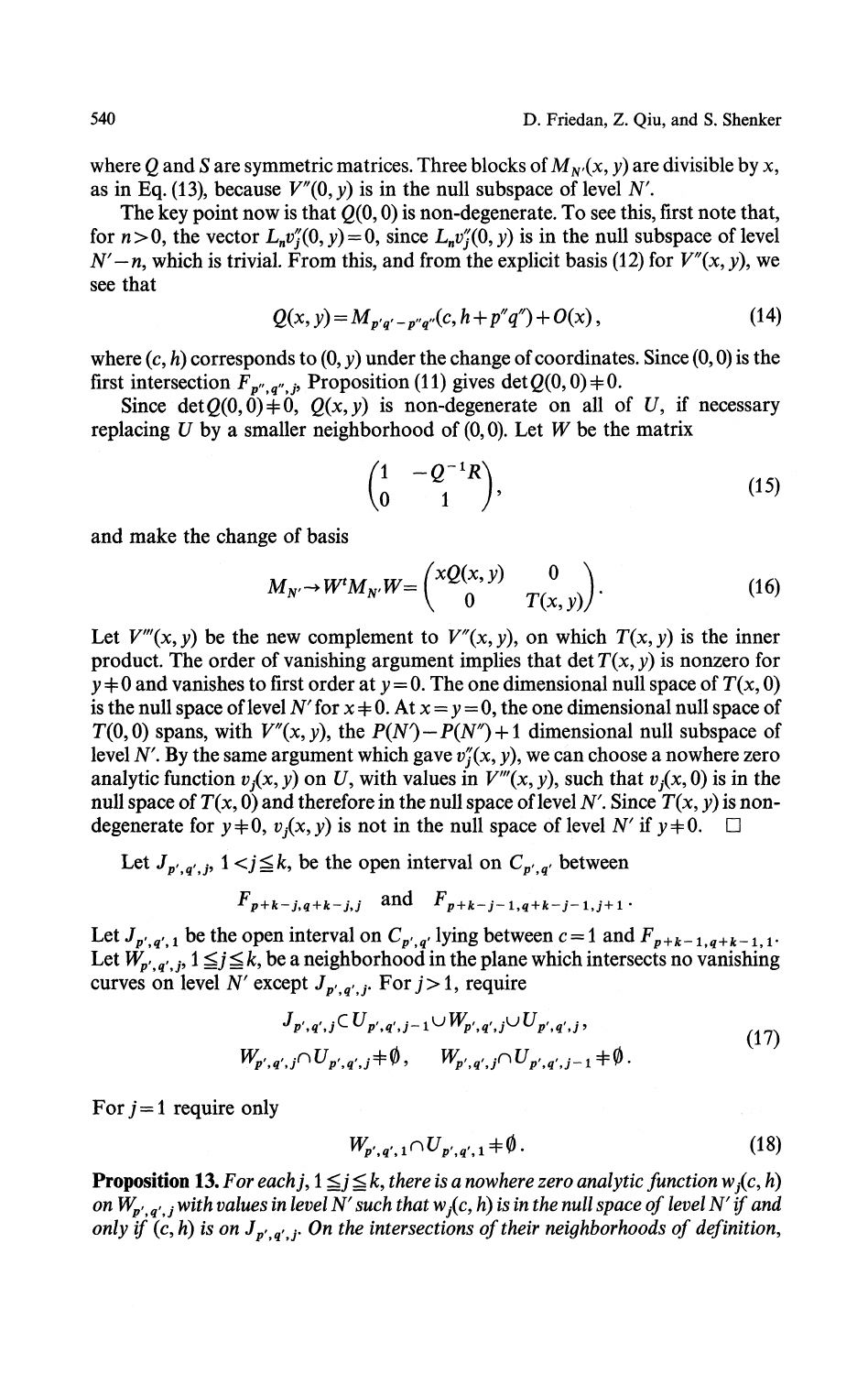Representations of the Virasoro 541

 $w_j = f_j v_j$ , where  $f_j$  is a nonzero function, and  $w_j = g_j v_{j-1}$ , where  $g_j$  is a nonzero *function.*

*Proof.* Again, the null space of level  $N'$  is trivial on  $W_{p',q',j}$  except on  $J_{p',q',j}$ , where it is one dimensional.  $\square$ 

**Proposition 14.** The level N' metric is negative on the vectors  $v_{p',q',j}(c, h)$  and on the *vectors*  $w_{p',q'}$ ,  $j(c,h)$ , on the  $c<1$  side of  $C_{p',q'}$ .

*Proof.* The matrix  $M_N$  is positive in  $W_{p',q',1}$  on the  $c>1$  side of  $C_{p',q'}$ , by the contiguity argument, since there are no intersections on  $C_{p',q'}$  between  $W_{p',q',q}$  and *c* = 1. The inner product is thus positive on  $w_{p',q',1}$  on the *c* > 1 side of  $\tilde{C}_{p',q'}$ . The inner product vanishes to first order on  $w_{p',q',1}$  on  $C_{p',q'}$ . Therefore the inner product is negative on  $w_{p',q',1}$  on the  $c<1$  side of  $C_{p',q'}$ . The proposition now follows by induction on the series  $w_1, v_1, w_2, v_2, ...,$  since neighboring vectors in the series differ by nonzero functions  $f_j$  or  $g_j$ , and since the  $w_j(c, h)$  and  $v_j(c, h)$  are in the level N' null space only for  $(c, h)$  on  $C_{p', q'}$ .  $\Box$ 

**Proposition 15.**  $I_{p,q,k}$  is eliminated on level  $N' = (q + k - 1)(p + k)$ .

*Proof.* By the previous proposition, the metric is negative on  $v_{p',q',k}(c,h)$ , on the *k* c/b, b) the previous proposition, the metric is highlive on  $b_p$ ,  $a_p$ ,  $k_p$ ,  $b_p$ ,  $b_p$ ,  $c_p$  is the c  $c_1$  side within  $U_{p',q',k}$ . Therefore  $M_N(c, h)$  has a negative eigenvalue at one end of  $I_{p,q,k}$ . But the signature of  $M_N(c, h)$  cannot change along  $I_{p,q,k}$ , because there are no intersections at level *N'* on  $I_{p,q,k}$ . The proposition follows.  $\Box$ 

Propositions 2, 7, 8, and 15 imply Theorem 1.

*Acknowledgement.* We thank Adrian Kent for a critical reading of the manuscript.

**Note added in proof.** A similar but not identical version of the details of the non-unitarity proof has been given by Langlands [10].

## **References**

- 1. Friedan, D., Qiu, Z., Shenker, S.: In: Vertex operators in mathematics and physics. Lepowsky, J. et al. (eds.), Berlin, Heidelberg, New York: Springer 1984, p. 419; Conformal invariance, unitarity and critical exponents in two dimensions. Phys. Rev. Lett. **52,**1575 (1984)
- 2. Friedan, D., Qiu, Z., Shenker, S.: Superconformal invariance in two dimensions and the tricritical Ising model. Phys. Lett. **151B,** 37 (1985)
- 3. Goddard, P., Olive, D.: Kac-Moody algebras, conformal symmetry and critical exponents. Nucl. Phys. **B257,** 83 (1985); Goddard, P., Kent, A., Olive, D.: Virasoro algebras and coset space models. Phys. Lett. **152B,** 88 (1985); Unitary representations of the Virasoro and super-Virasoro algebras. Commun. Math. Phys. **103,**105 (1986)
- 4. Boucher, W., Friedan, D., Kent, A.: Determinant formulae and unitarity for the  $N=2$ superconformal algebras in two dimensions or exact results in string compactification. Phys. Lett. **172B,** 316 (1986)
- 5. Boucher, W., Friedan, D., Kent, A., Shenker, S.: In preparation
- 6. DiVecchia, P., Petersen, J.L., Yu, M., Zheng, H.B.: Explicit construction of unitary representations of the  $N = 2$  superconformal algebra. Phys. Lett. 174B, 280 (1986)